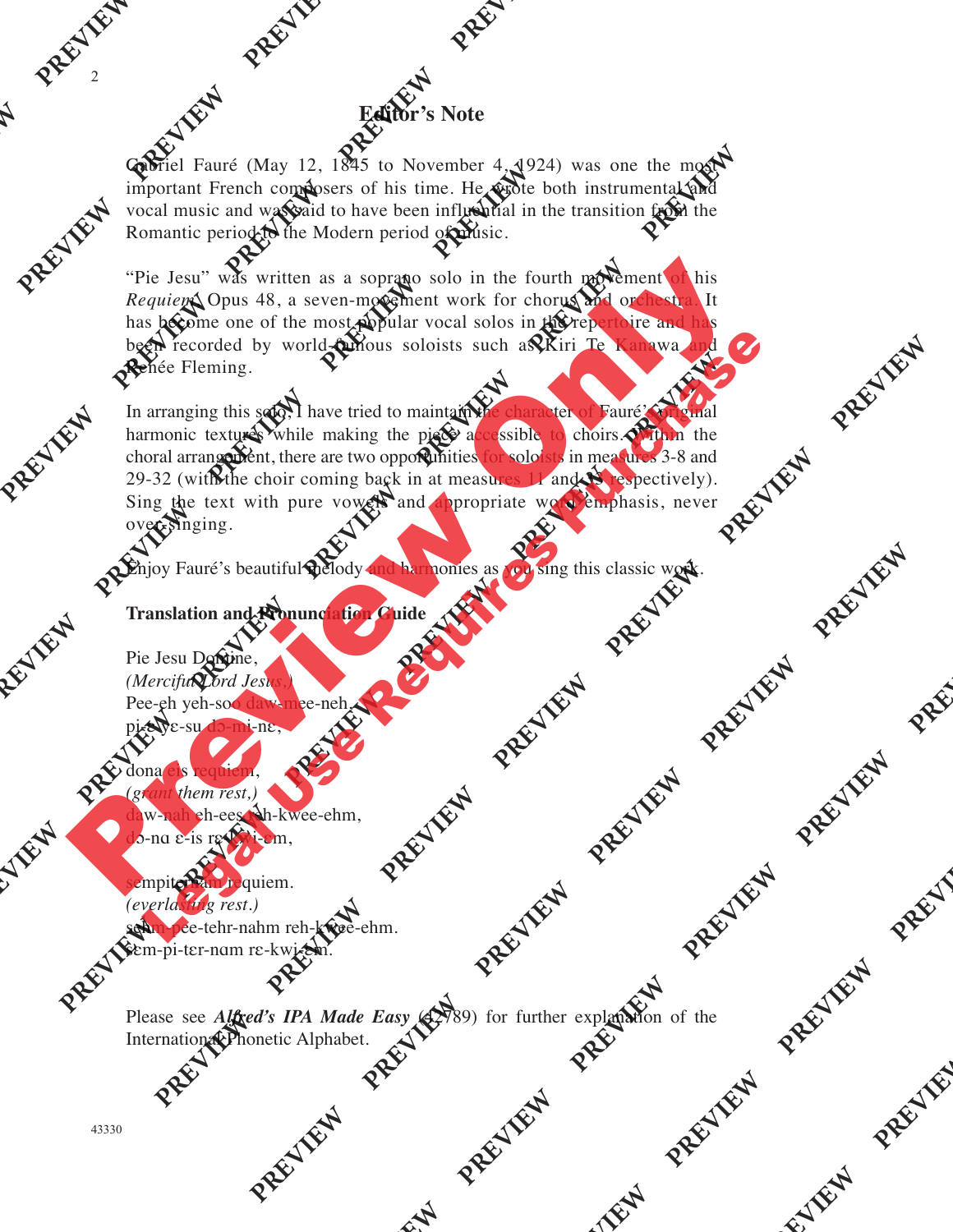

for S.A.T.B. voices and piano with optional Flute and PianoTrax CD\*

> *Music by* **GABRIEL FAURÉ** (1845-1924) *Edited and Arranged by* **RUSSELL ROBINSON**



Flute part is on page 10.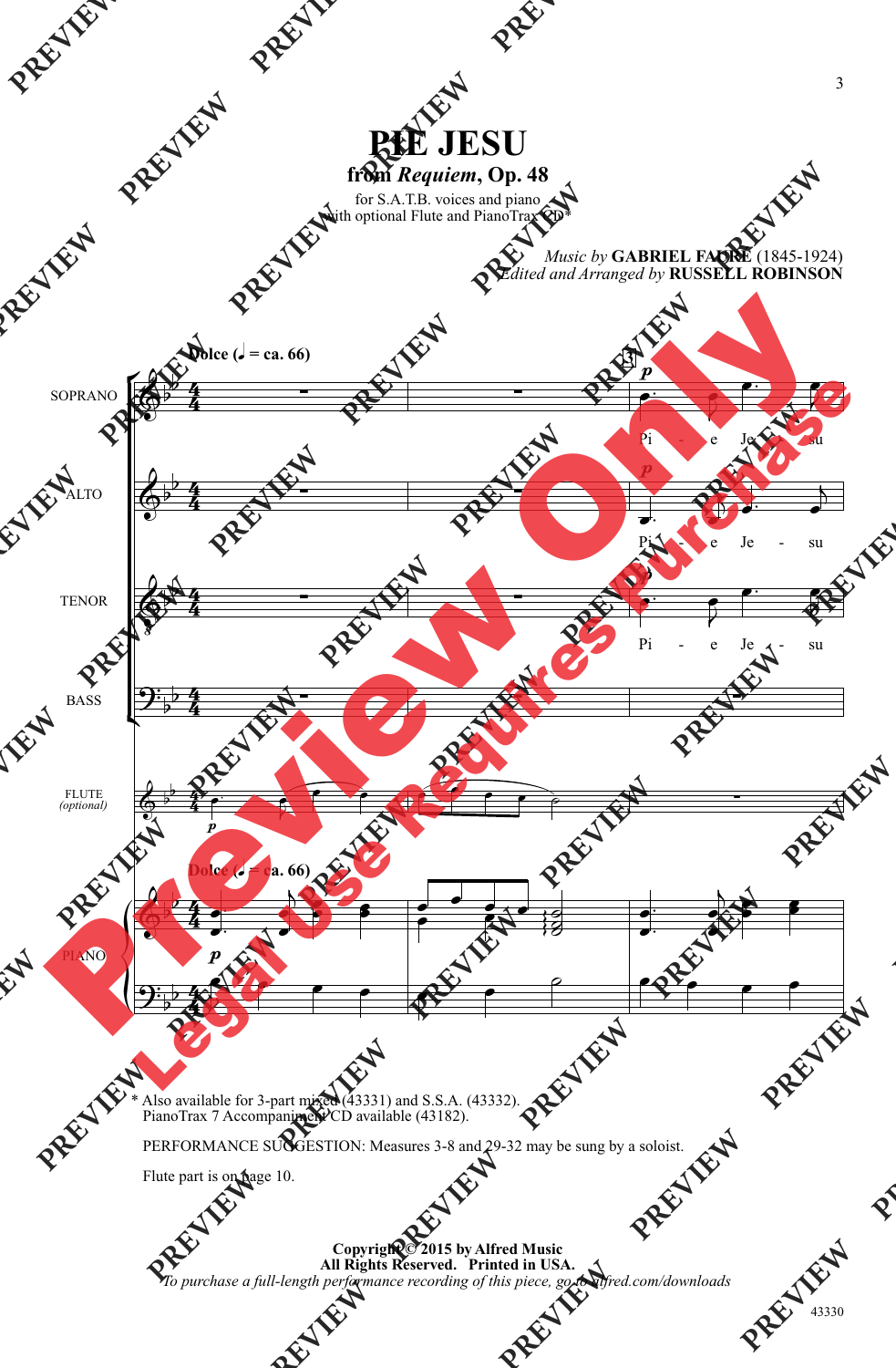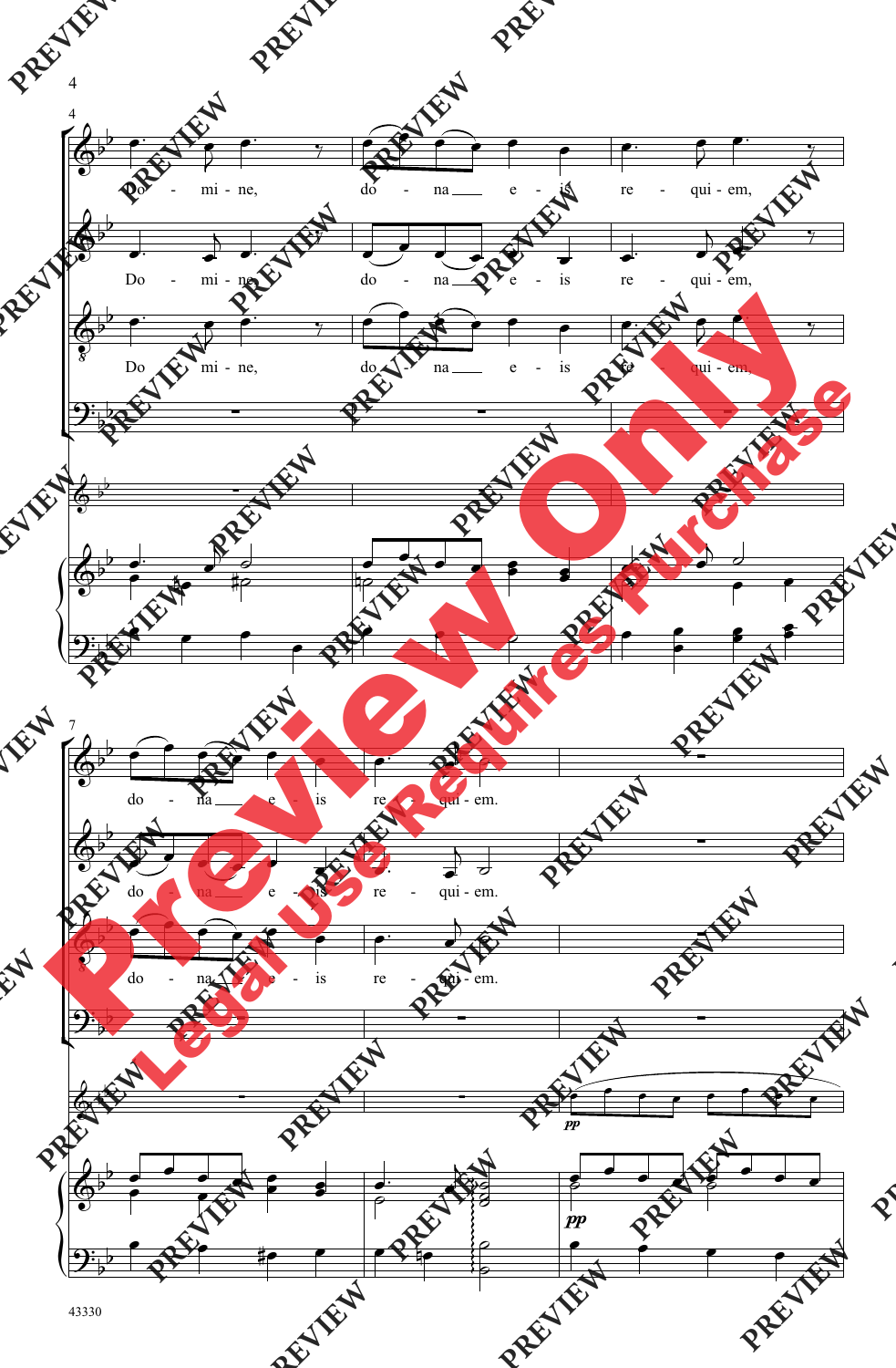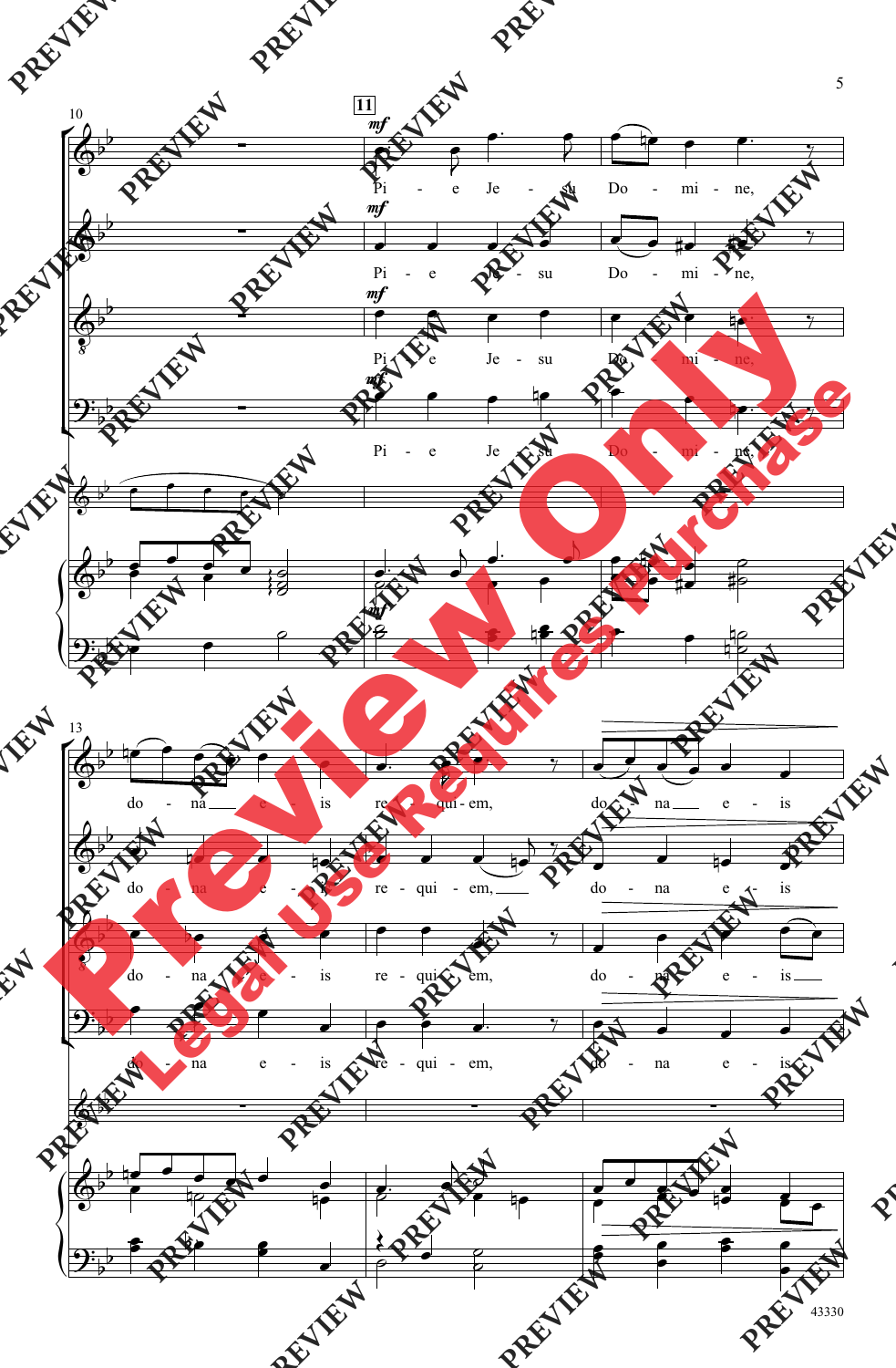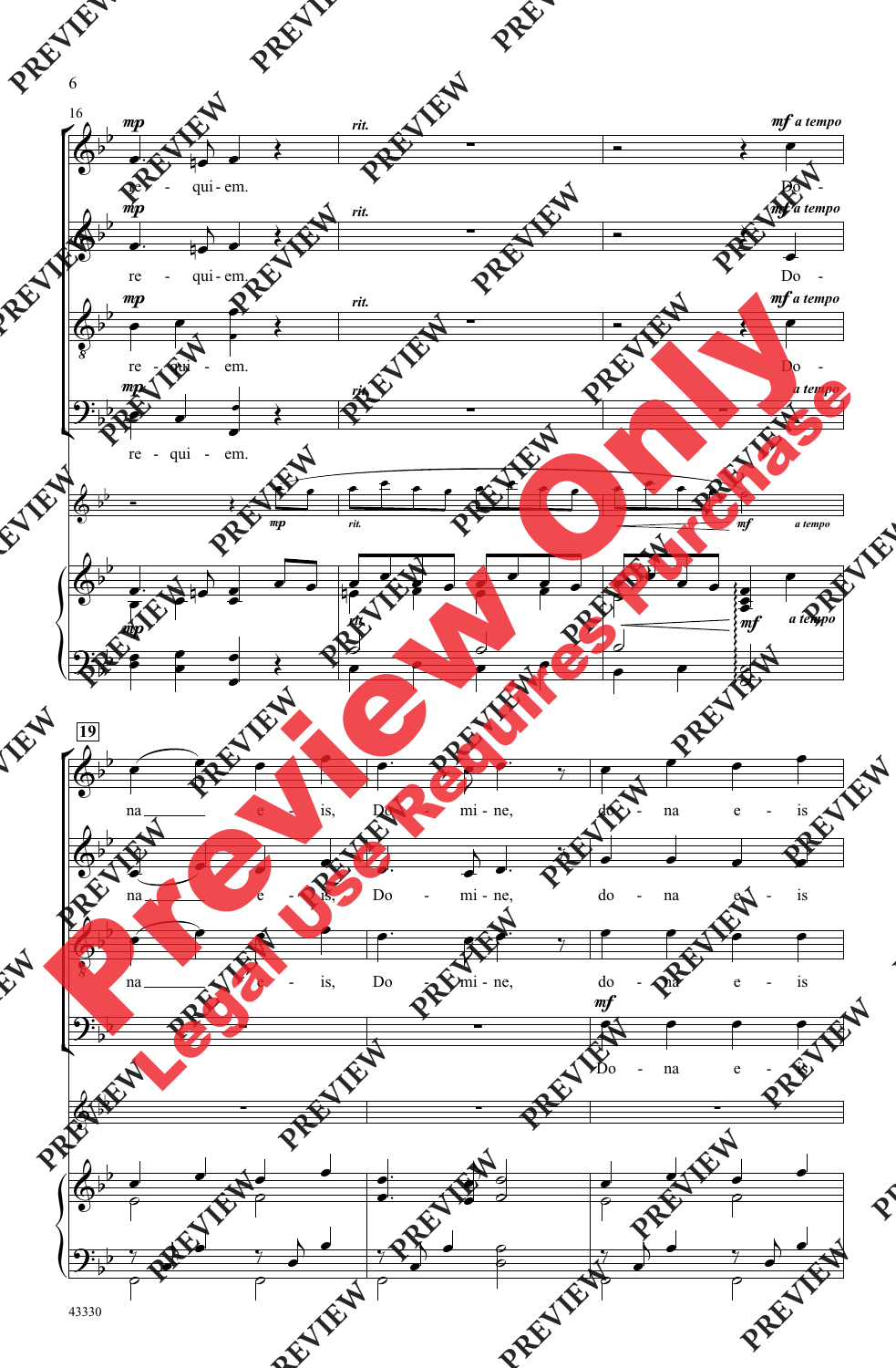

43330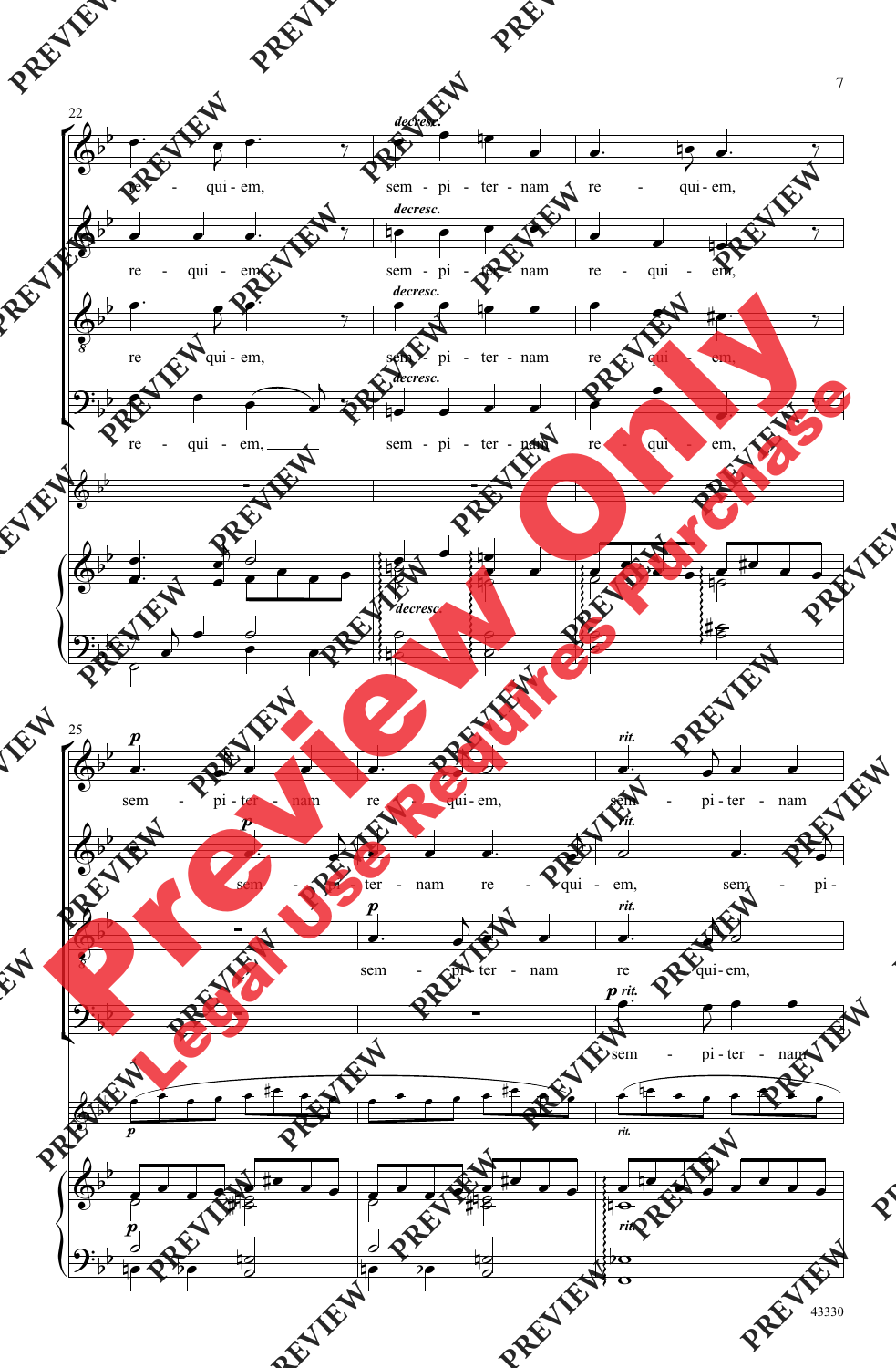

43330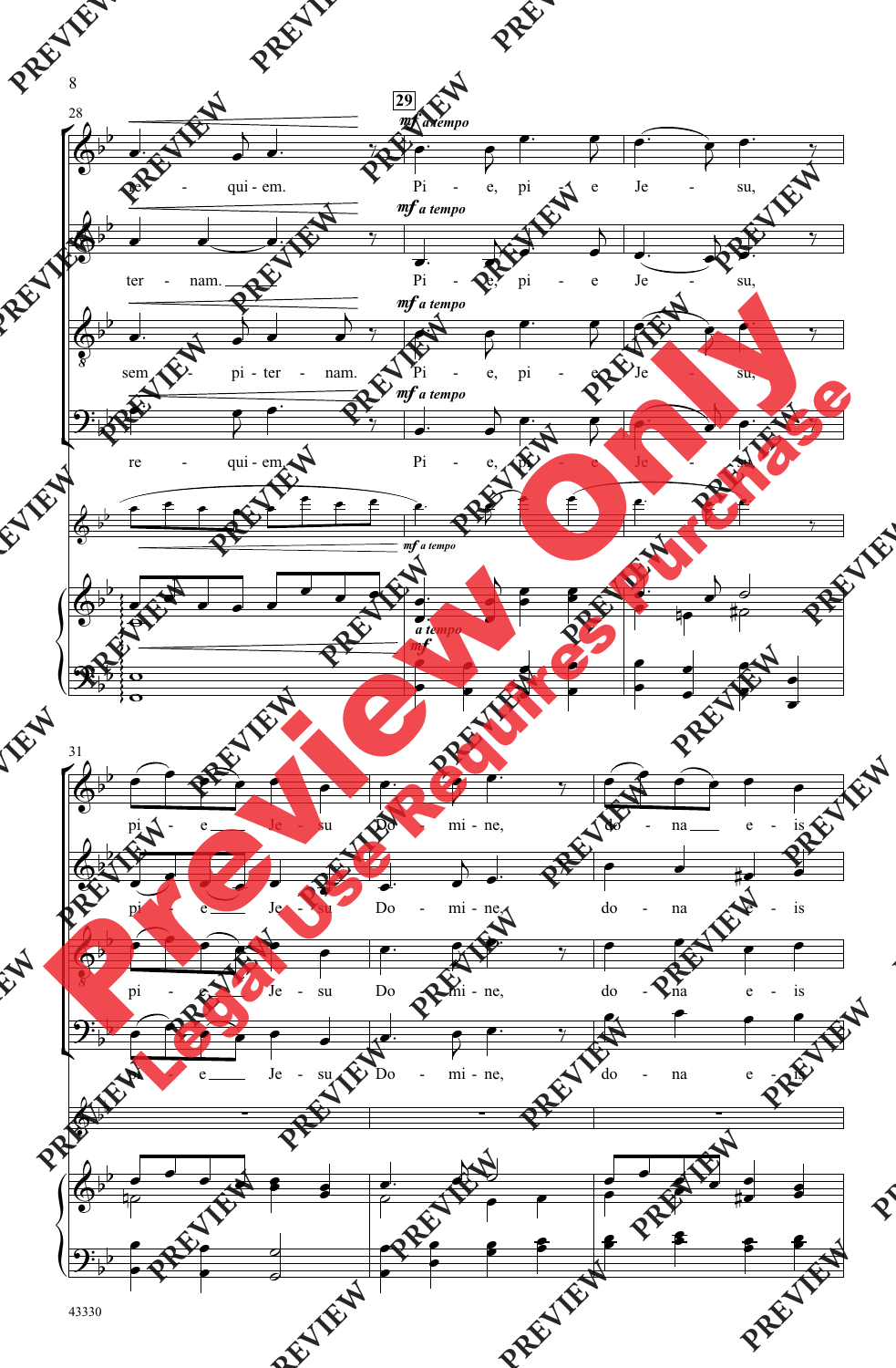